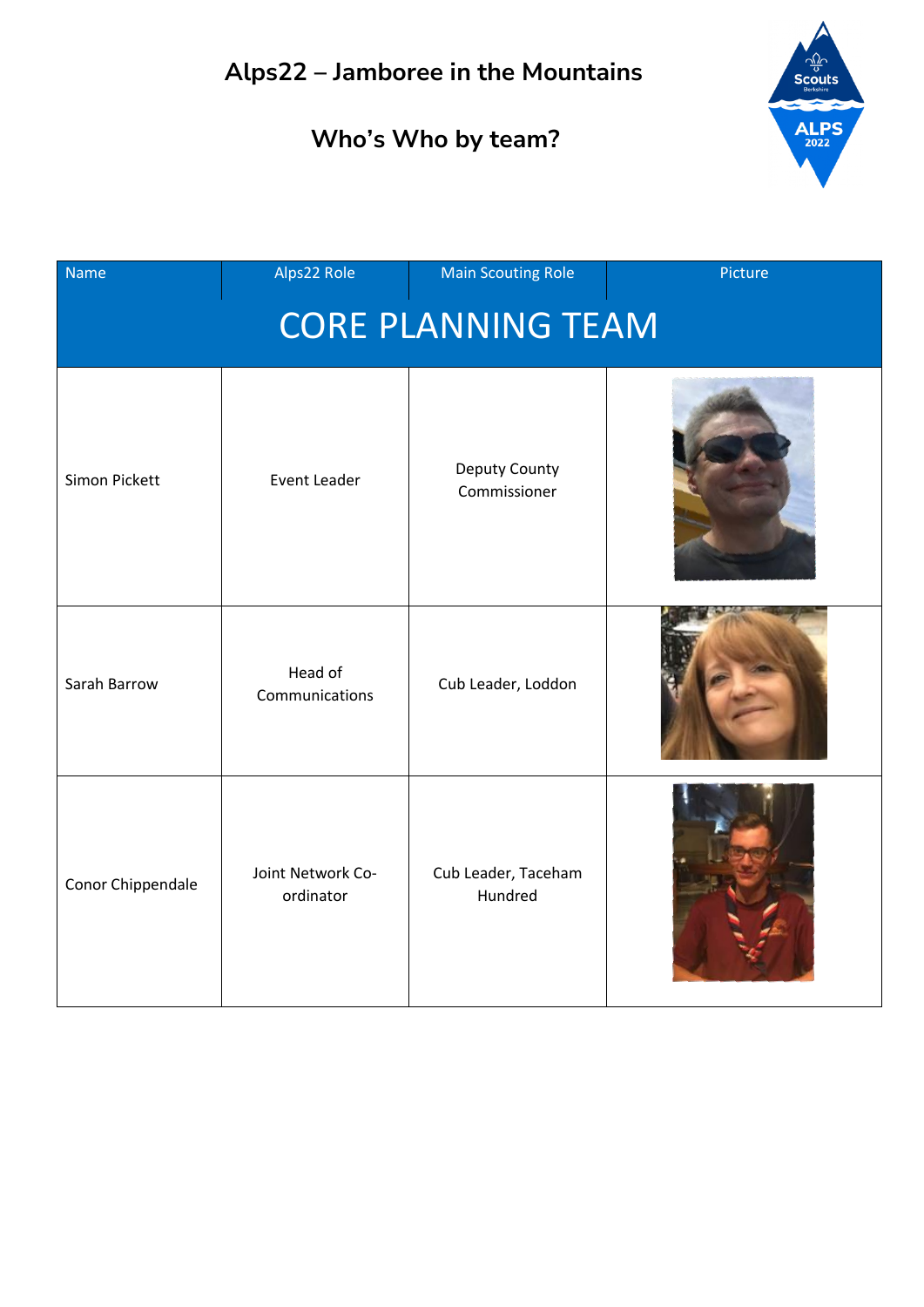#### **Who's Who by team?**

**ALPS** 

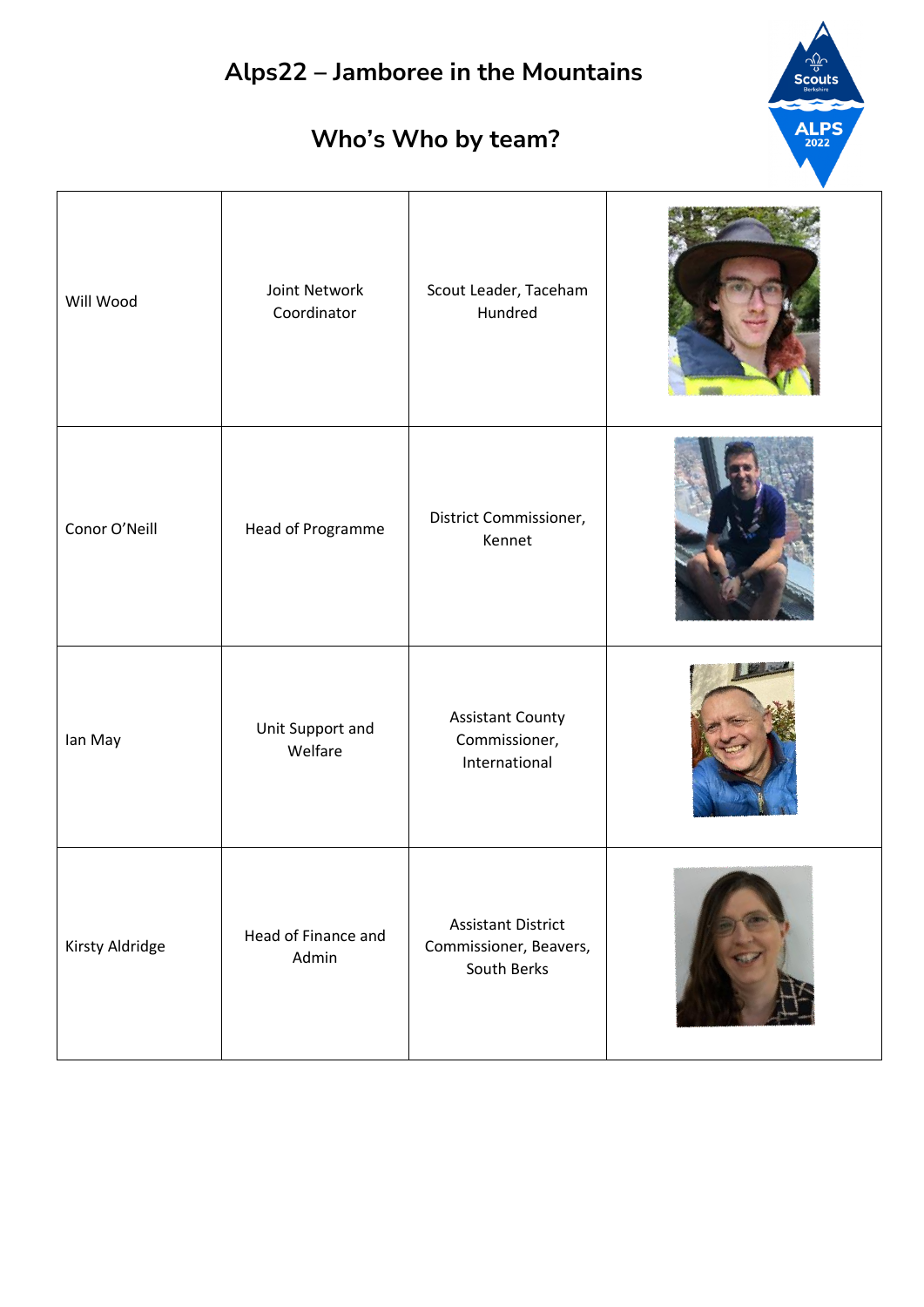# **Alps22 – Jamboree in the Mountains ALPS Who's Who by team?** Deputy District Phillip Wood | Head of Logistics Commissioner, South Berks Annick Tremblay Sustainability Lead Explorers, SE Berks; Training Manager, Slough Bob Meldrum Head of Safety Assistant County Commissioner, Activities PROGRAMME TEAM Conor O'Neill Head of Programme District Commissioner, Kennet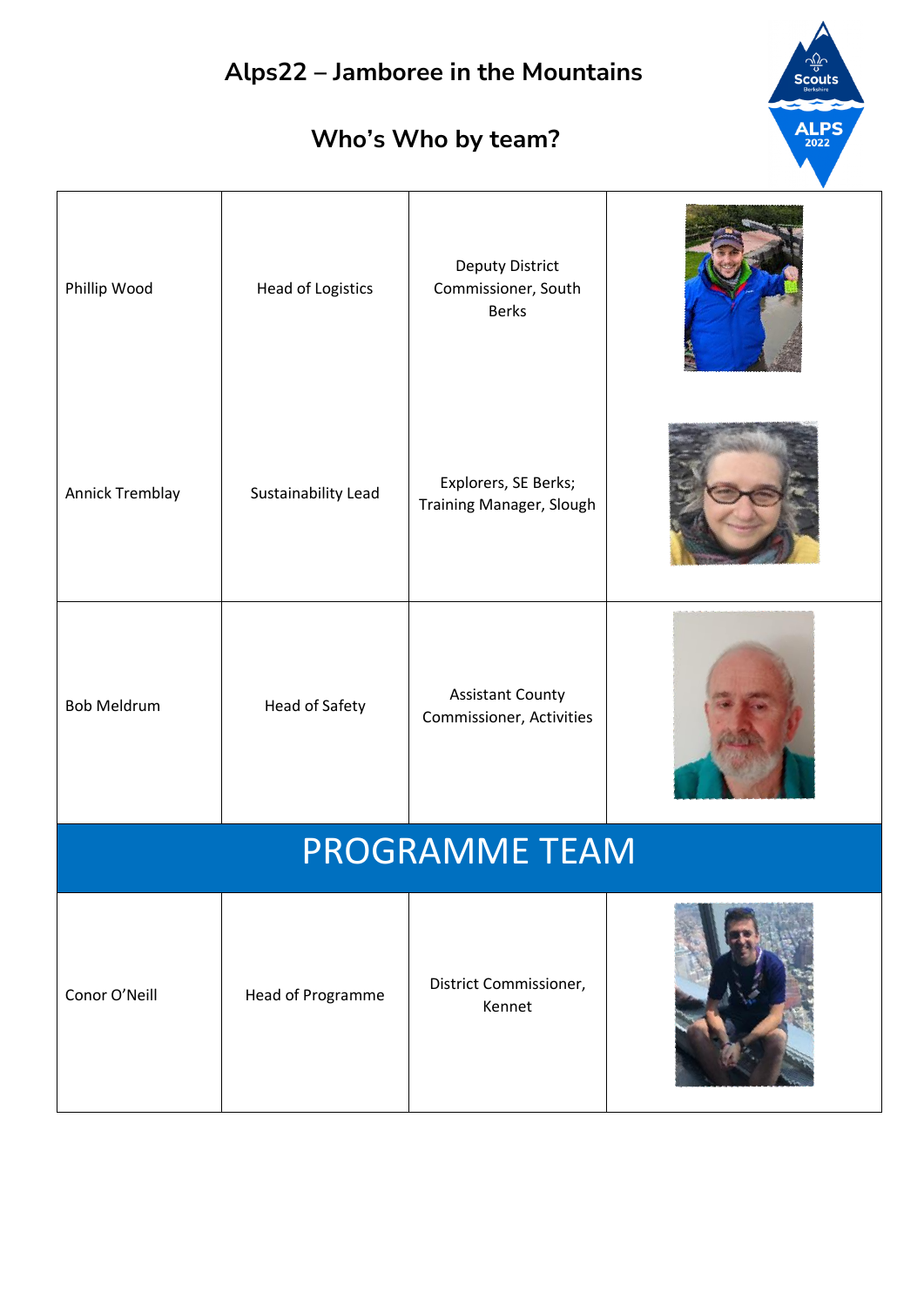

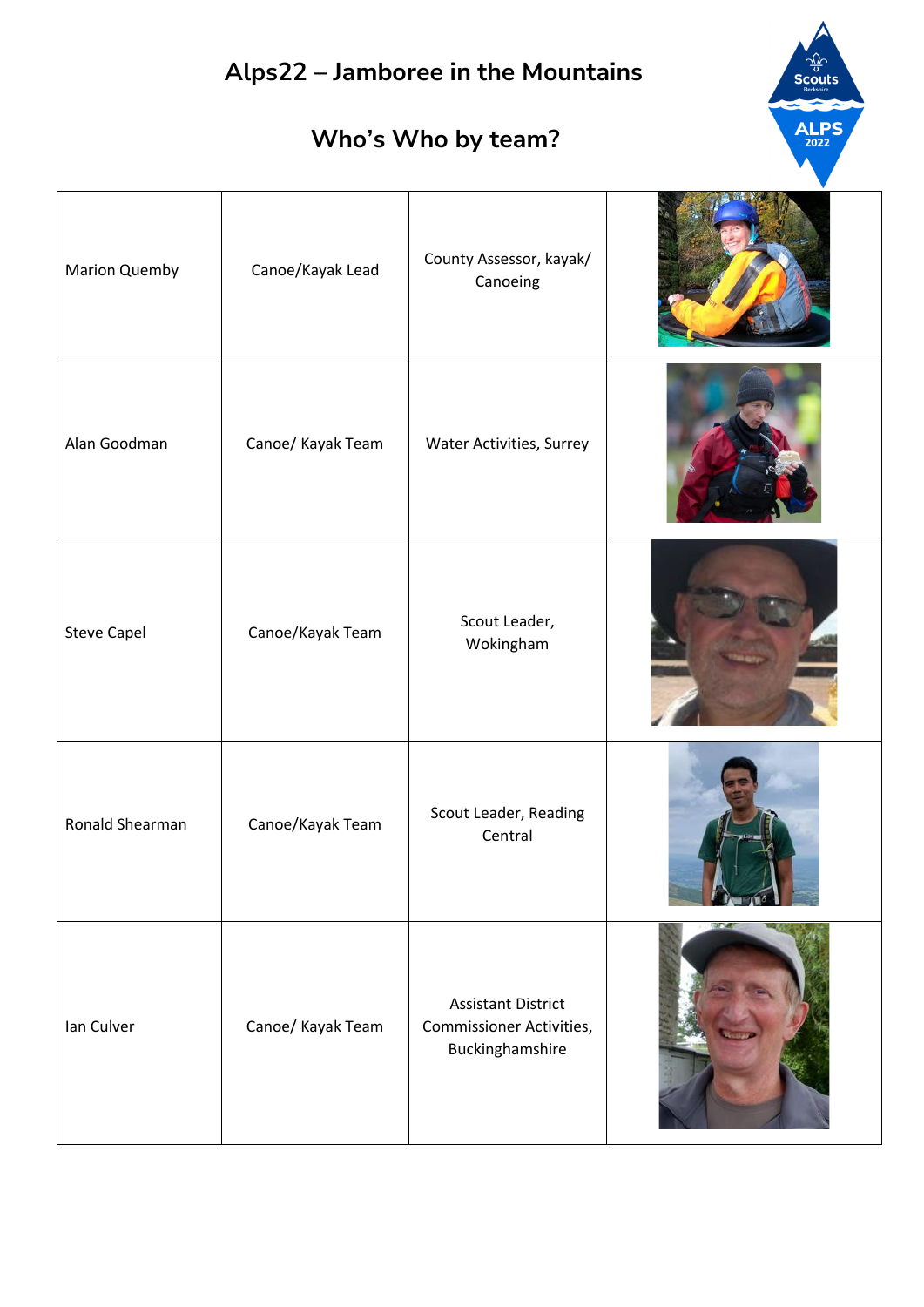$\frac{1}{\sqrt{2}}$ Scouts

ALPS

| Laurence Greenough | Canoe/Kayak Team     | Trustee, Slough and<br>Windsor/Eon |  |
|--------------------|----------------------|------------------------------------|--|
| Wayne Bissmire     | Canoe/Kayak Team     | Scout Leader, Loddon               |  |
| Roger Harris       | Canoe/Kayak Team     | <b>Surrey Scouts</b>               |  |
| Peter Tanner       | Canoe/Kayak Team     | n/a                                |  |
| Andy Potter        | Climbing Lead        | Climbing team,<br>Derbyshire       |  |
| Daniel Clark       | <b>Climbing Team</b> | Climbing Team, Berkshire           |  |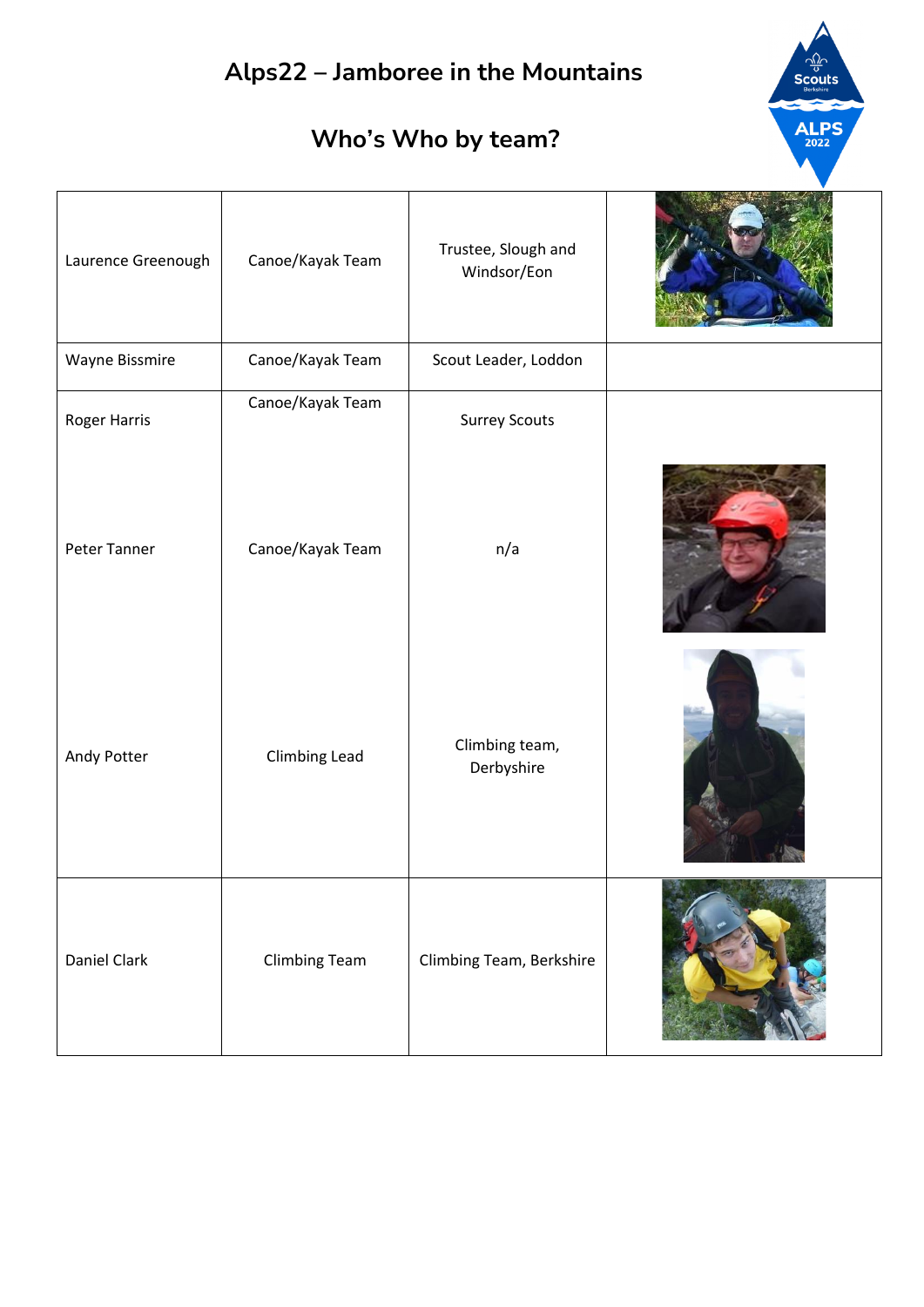# **Alps22 – Jamboree in the Mountains ALPS Who's Who by team?** Ruth Rabinovitz Climbing Team Cub Leader, Taceham Hundred Liam Kilsby-Steele Climbing Team Network Member, Taceham Hundred County Assessor, Ralph Delaney | Hillwalking Lead Hillwalking and Canoe/Kayak Alison Berry Hillwalking Team | Scout/Explorer Leader, Maidenhead hallend Rowan Pulford | Hillwalking Team | Cub Leader, Pang Valley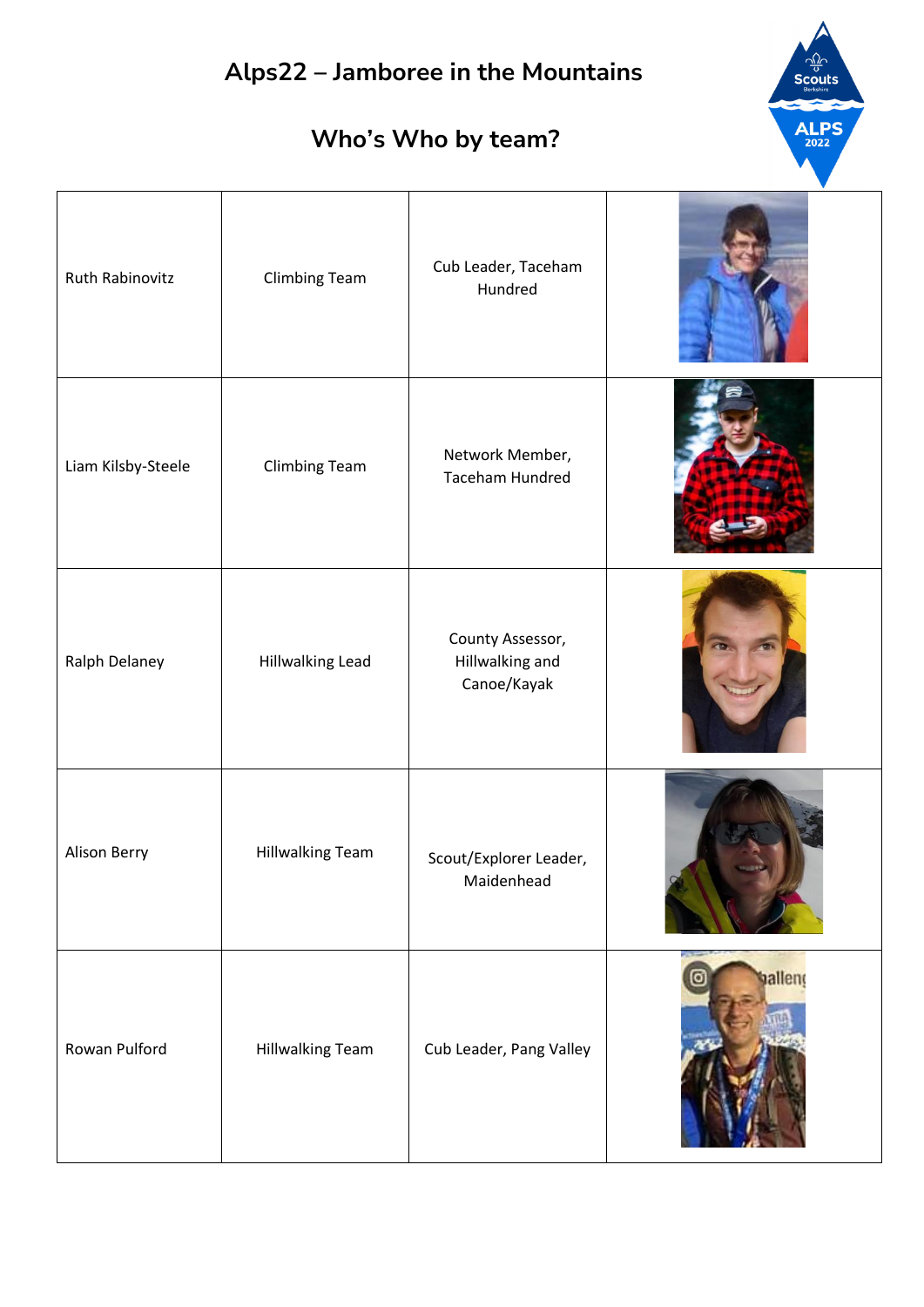

| Alex Barrett         | <b>Hillwalking Team</b>           | Cub Leader, Kennet                               |  |
|----------------------|-----------------------------------|--------------------------------------------------|--|
| Phil Hayes           | Hillwalking Team                  | Scout Leader, Loddon                             |  |
| <b>Graham Muncer</b> | <b>Hillwalking Team</b>           | Explorer Leader,<br>Maidenhead                   |  |
| Annick Tremblay      | Cultural Programme<br>Lead        | Explorers, SE Berks;<br>Training Manager, Slough |  |
| Lauren Bird          | <b>Cultural Programme</b><br>Team | Explorer Leader,<br>Wokingham                    |  |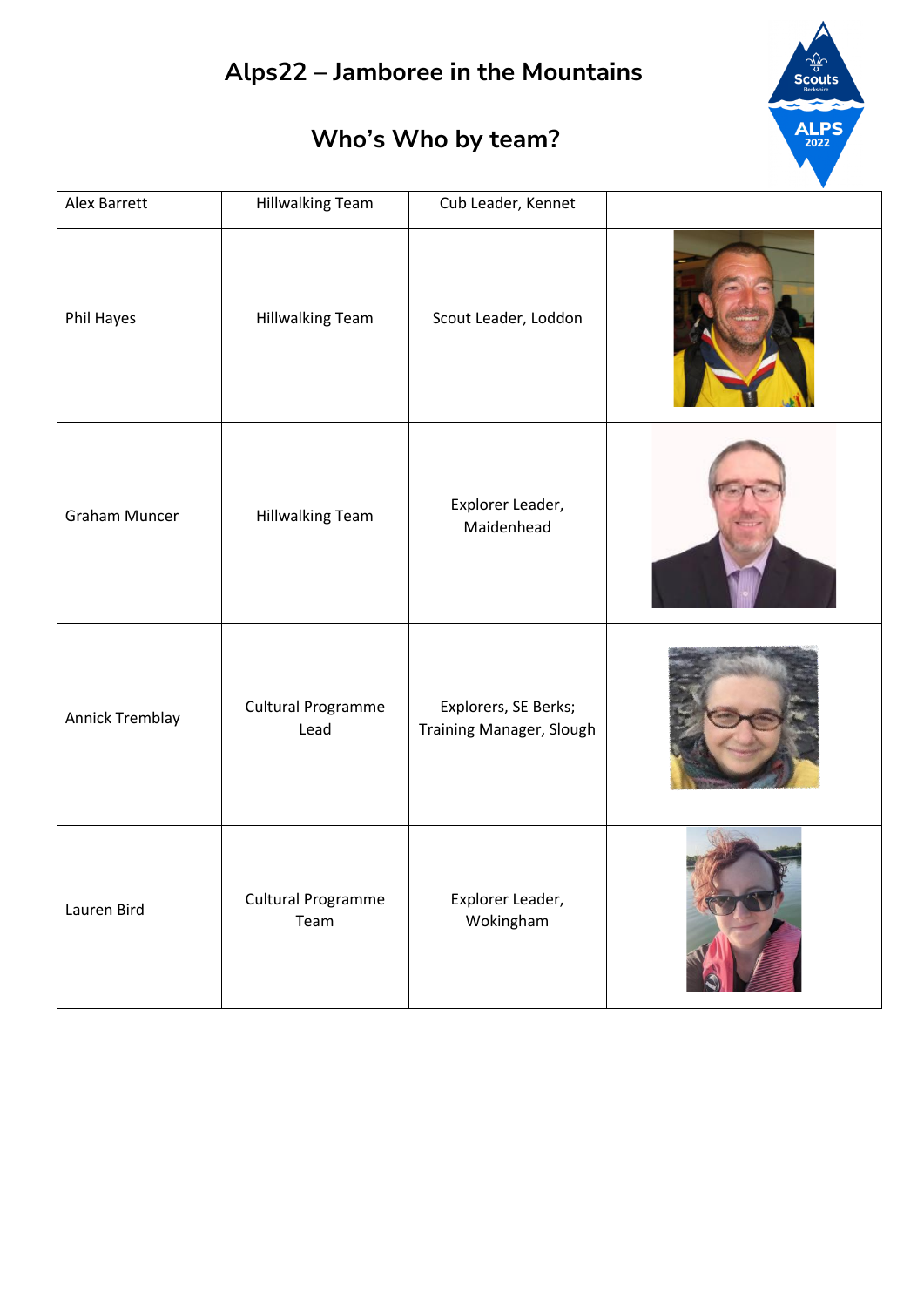| Alps22 - Jamboree in the Mountains<br>Scouts<br><b>ALPS</b><br>Who's Who by team? |                                       |                                                                |         |
|-----------------------------------------------------------------------------------|---------------------------------------|----------------------------------------------------------------|---------|
| Loz Marchant                                                                      | On-site Programme<br><b>Team Lead</b> | <b>Assistant District</b><br>Commissioner, Cubs,<br>Maidenhead | EXPRESS |
| James Bannister                                                                   | On-site Programme<br>Team             | Scout Leader, Slough                                           |         |
| Jack Bryant                                                                       | On-site Programme<br>Team             | Scout Leader, Slough                                           |         |
| Megan Manley                                                                      | On-site Programme<br>Team             | Scout Leader, Slough                                           |         |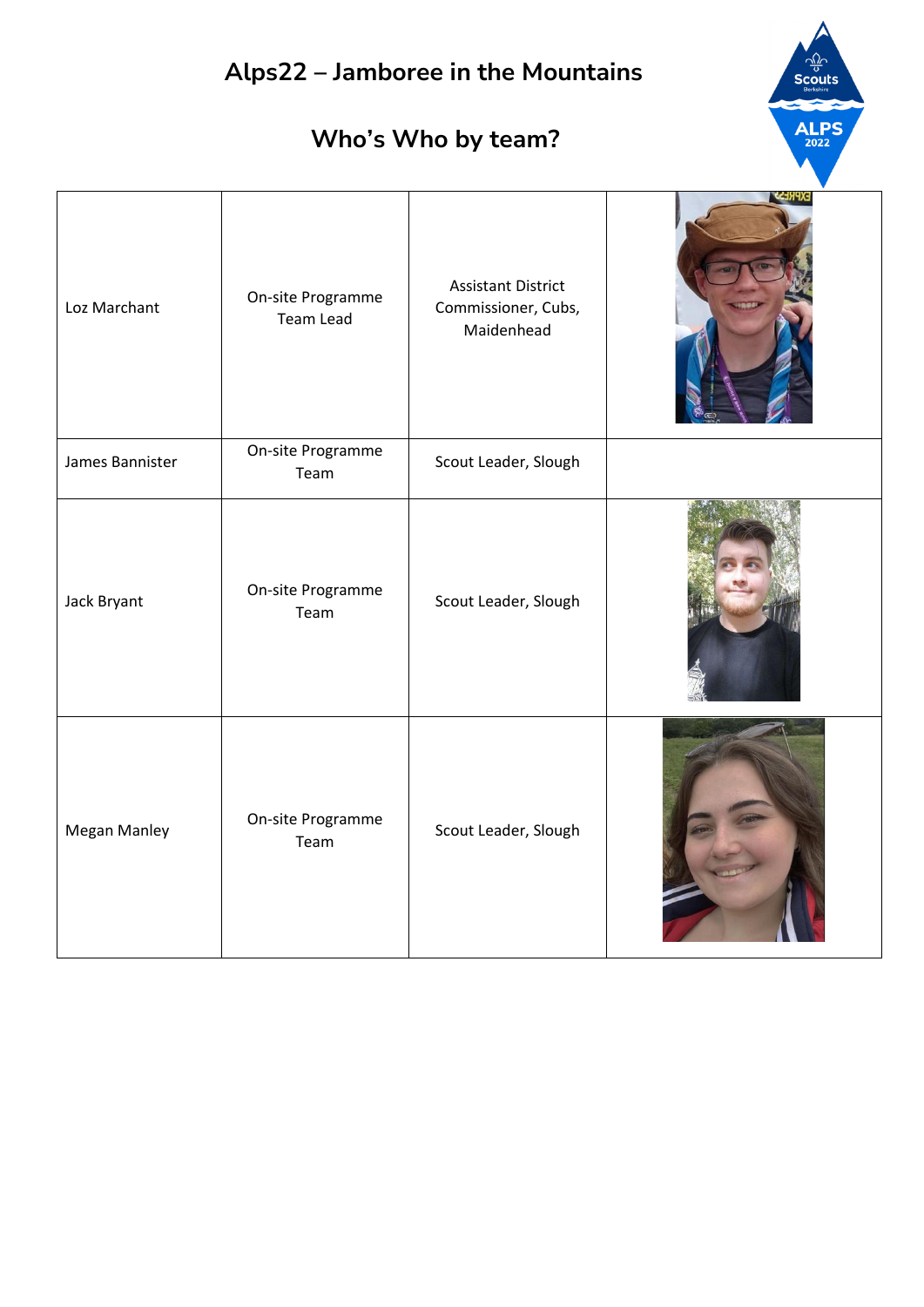#### **Who's Who by team?**

**ALPS** 2022

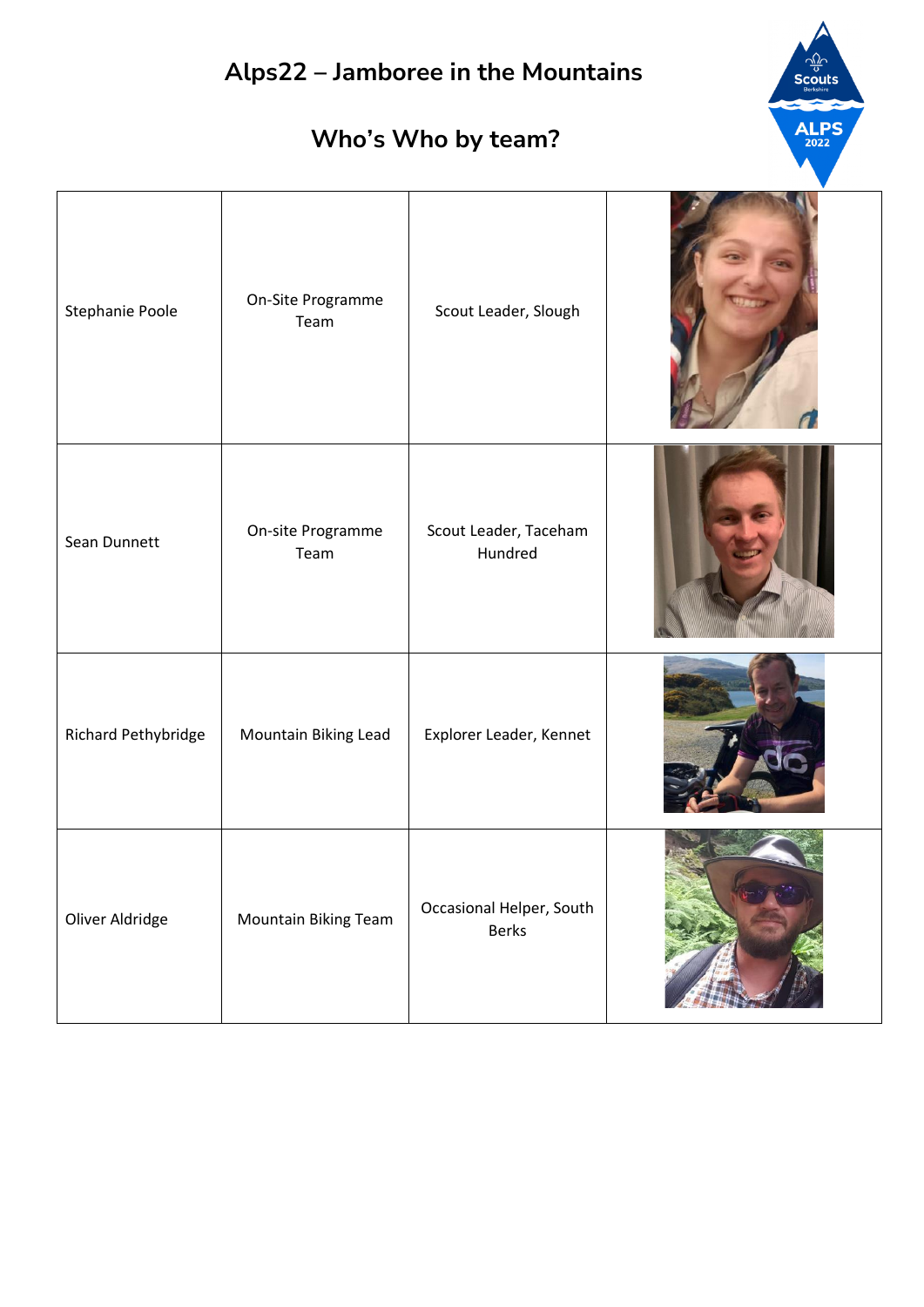# **Alps22 – Jamboree in the Mountains ALPS Who's Who by team?** 2022 Paul Berry Mountain Biking Team Scout Leader, maidenhead UNIT LEADERS Edward Clark Unit Leader, Slough Explorers/Activities, Slough Mark Ashworth Unit Leader, Slough Deputy District Commissioner, Slough Laurence Greenough Unit Leader, Slough Trustee, Slough and Windsor/Eon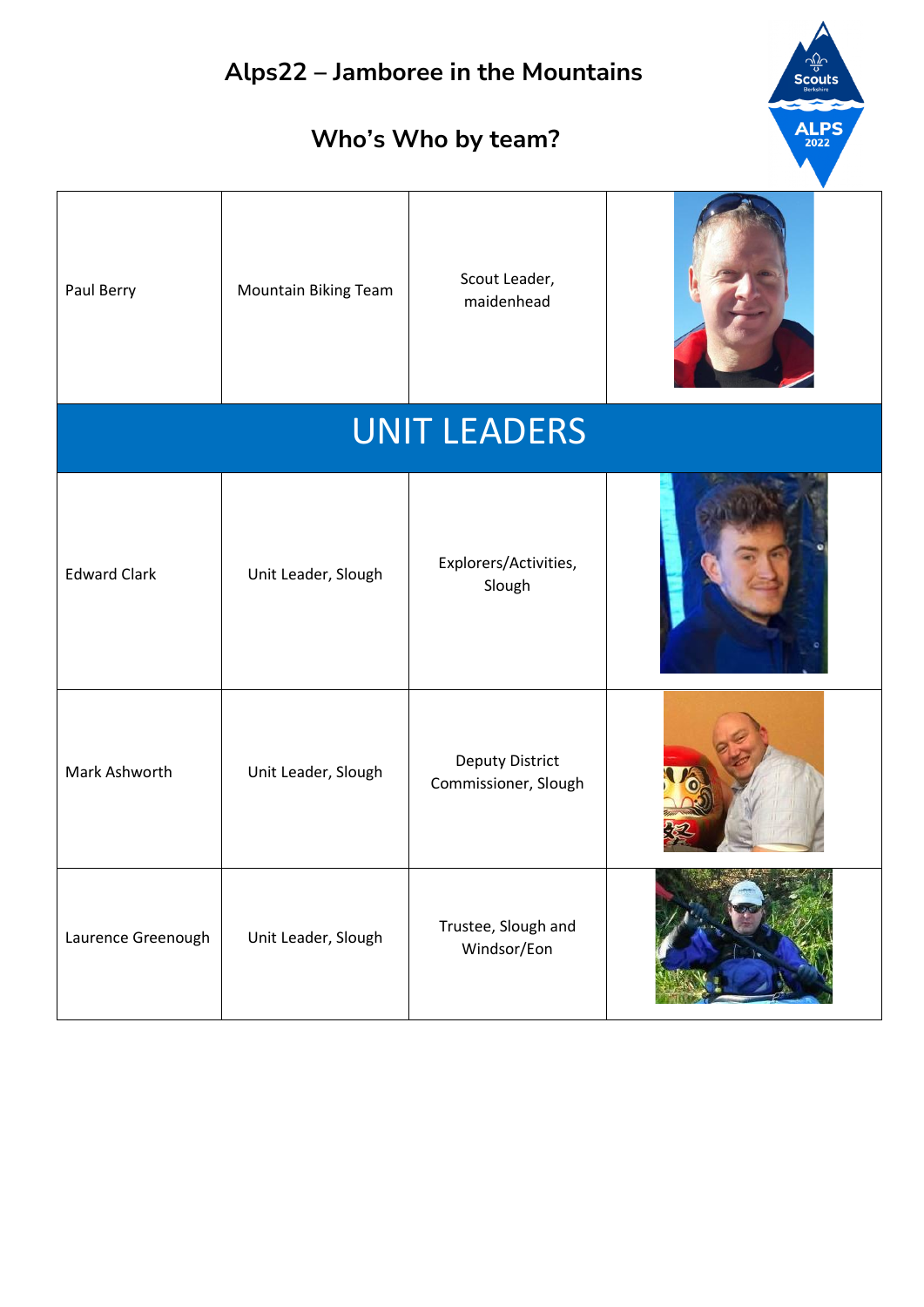









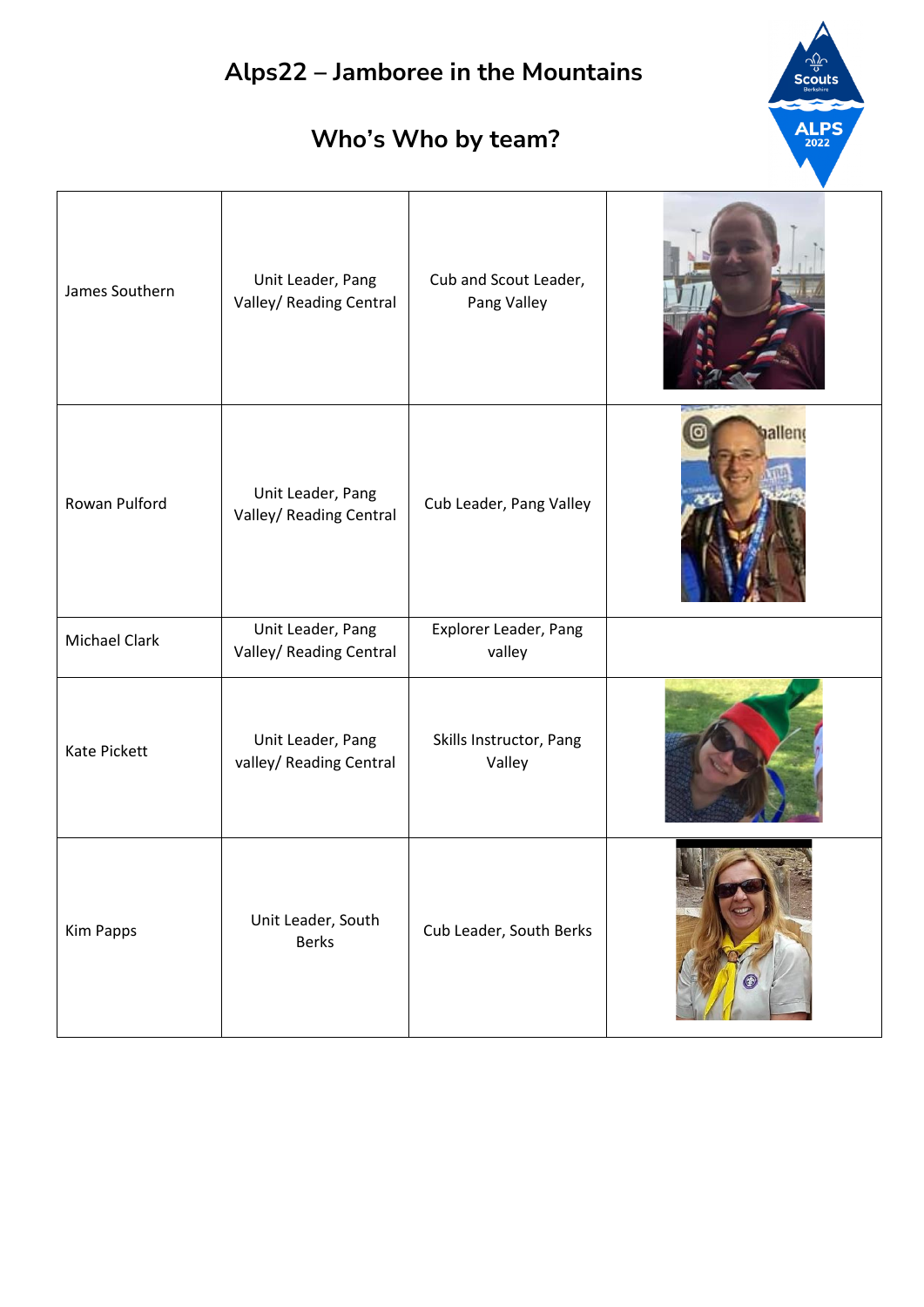## **Alps22 – Jamboree in the Mountains ALPS Who's Who by team?** Robert Pellow Unit Leader, South Cub Leader, South Berks Graham Davies Unit Leader, South Scout Leader, South Berks Graham Brant Unit Leader, South Scout Leader, South Berks Josh Elvin Unit Leader, South Scout Leader, South Berks Michelle O'Sullivan Unit Leader, South East Scout Leader, South East Berks Berks Derek Salter Unit Leader, South East Assistant Group Scout Berks Leader, SE Berks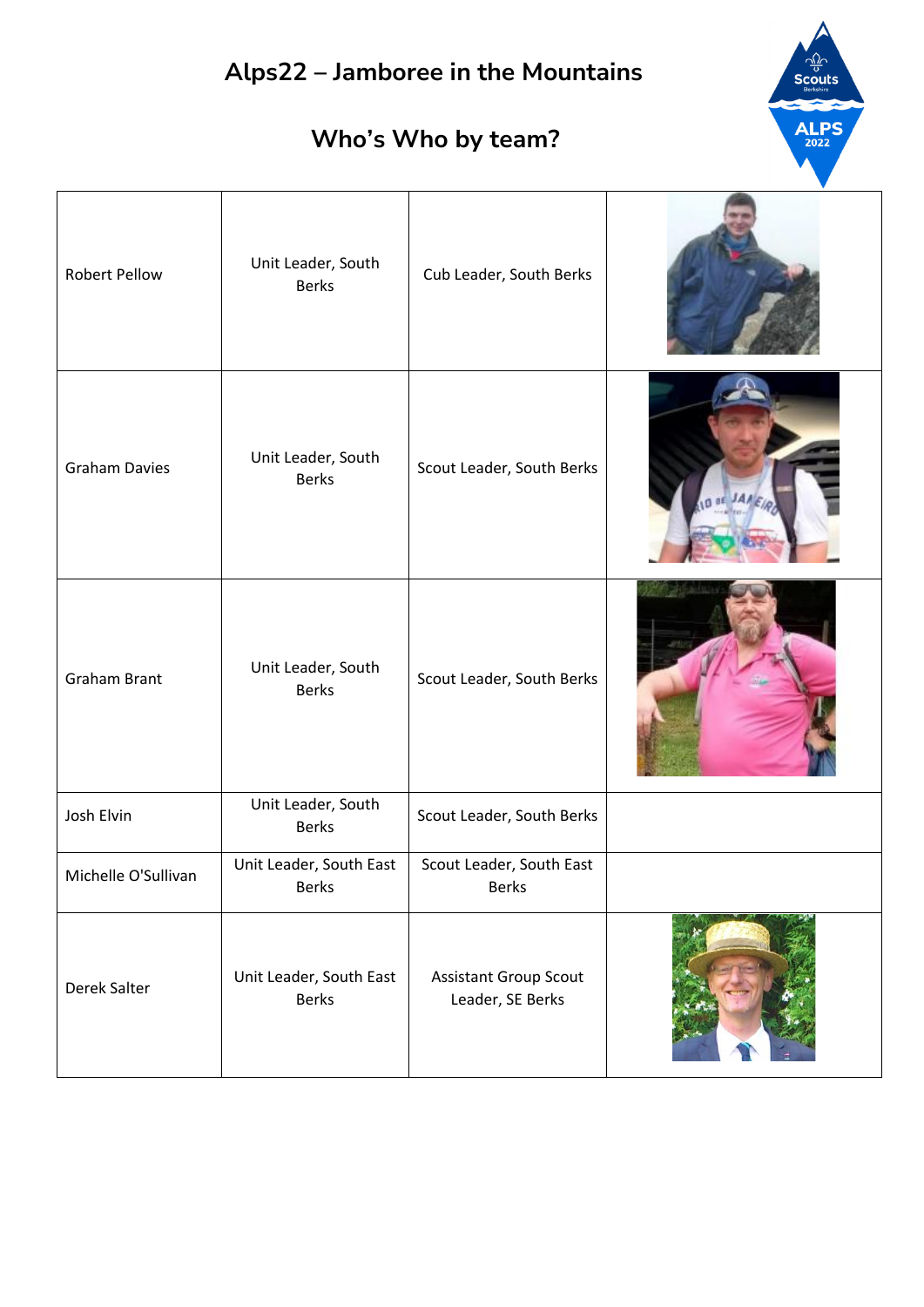**Scouts** 

ALPS<sub>2022</sub>

#### **Who's Who by team?**

 $\overline{ }$ 

| Rob Viola            | Unit Leader, South East<br><b>Berks</b> | Explorer Leader, SE Berks      |  |
|----------------------|-----------------------------------------|--------------------------------|--|
| Paul Hutchinson      | Unit Leader,<br>Maidenhead              | Scout Leader,<br>Maidenhead    |  |
| Das Bodhidharma      | Unit Leader,<br>Maidenhead              | Explorer Leader,<br>Maidenhead |  |
| <b>Graham Muncer</b> | Hillwalking Team                        | Explorer Leader,<br>Maidenhead |  |
| Aran Belcourt        | Unit Leader,<br>Maidenhead              | Explorer Leader,<br>Maidenhead |  |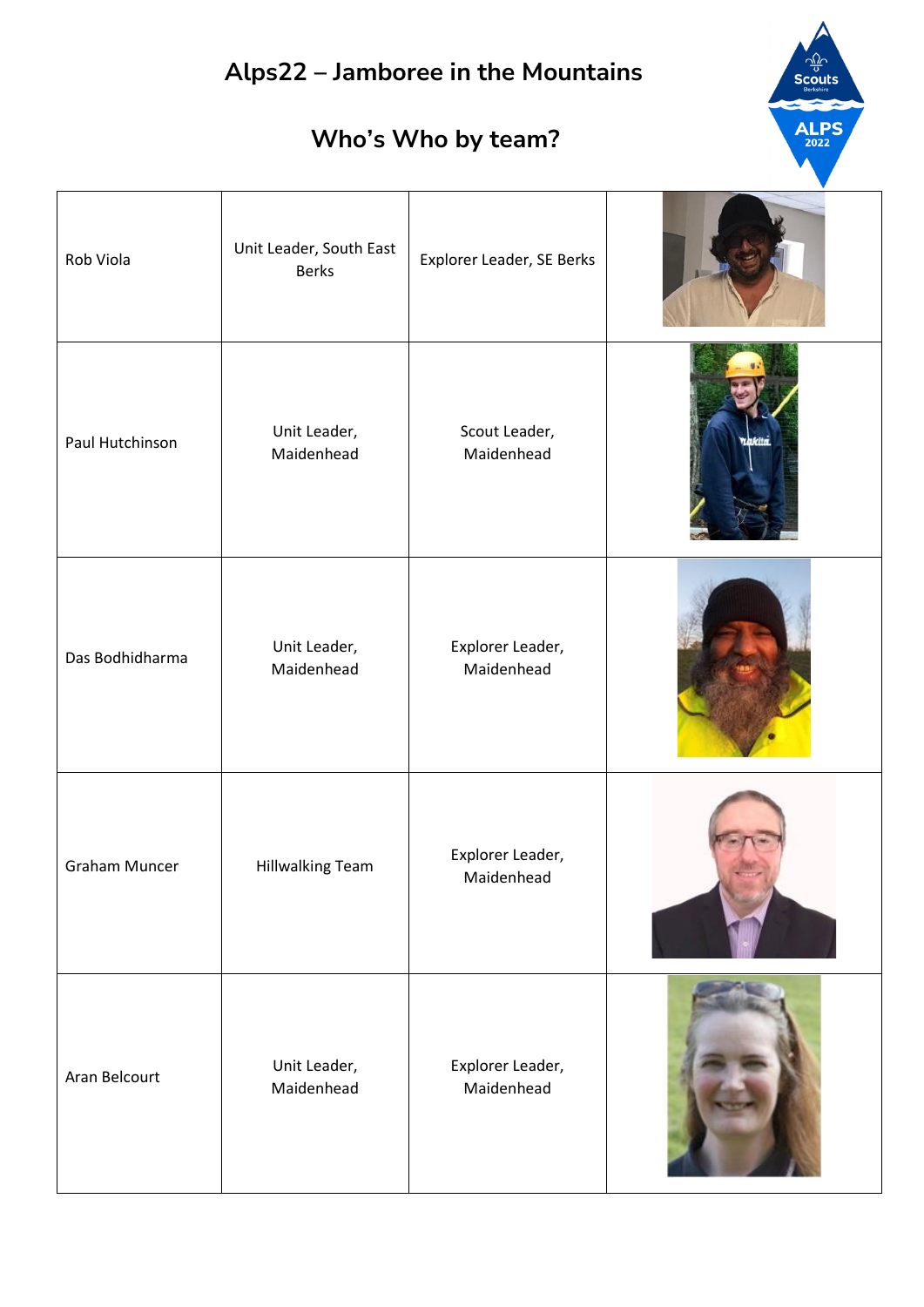#### **Who's Who by team?**

**ALPS** วัดวะ

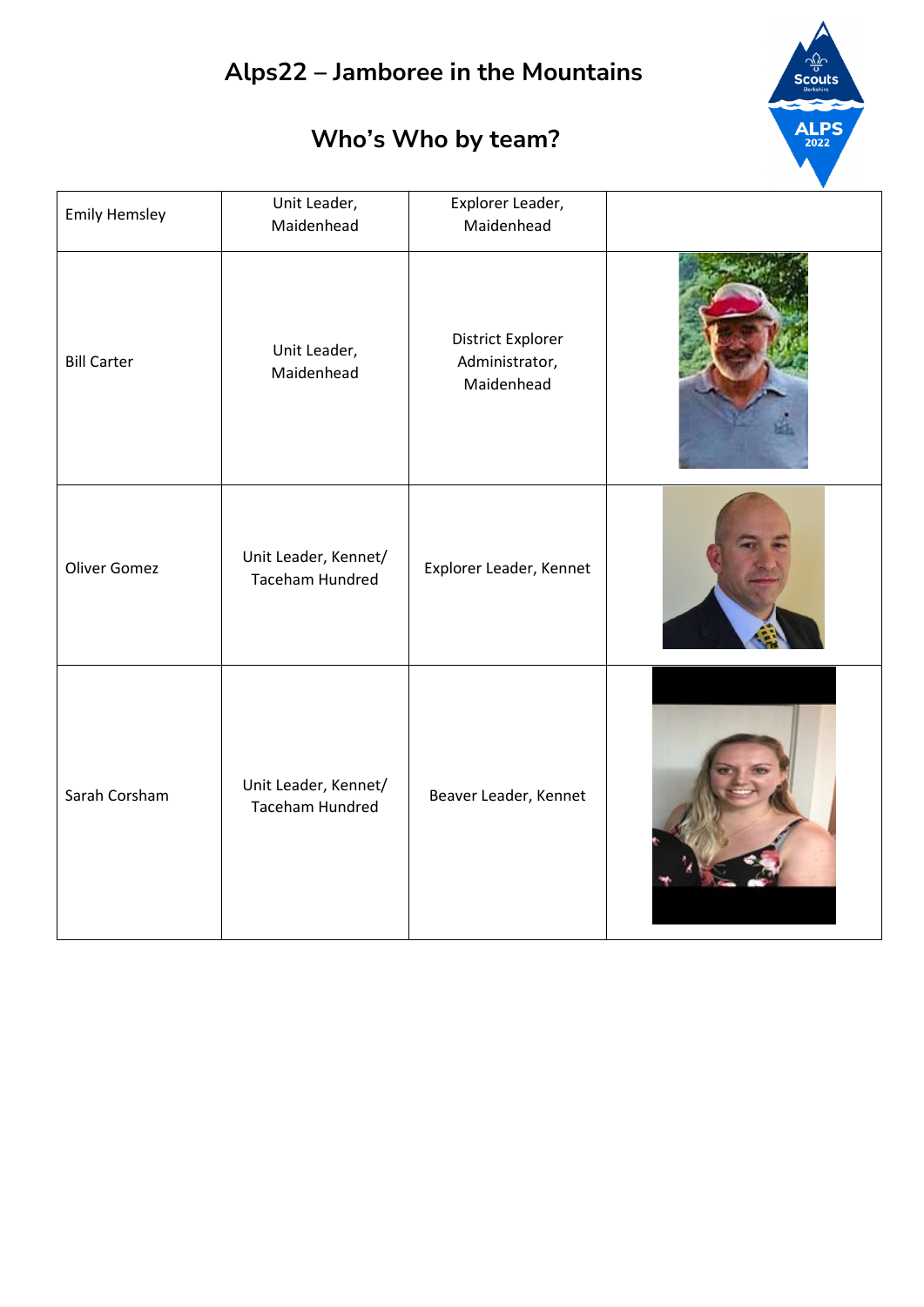| Alps22 - Jamboree in the Mountains<br><b>Scouts</b><br>ALPS <sub>2022</sub><br>Who's Who by team? |                                                |                                  |  |  |
|---------------------------------------------------------------------------------------------------|------------------------------------------------|----------------------------------|--|--|
| Ed Cawley                                                                                         | Unit Leader, Kennet/<br><b>Taceham Hundred</b> | Cub Leader, Kennet               |  |  |
| Lindsey Chivers                                                                                   | Unit Leader, Kennet/<br><b>Taceham Hundred</b> | Cub Leader, Kennet               |  |  |
| <b>Hester Grafham</b>                                                                             | Unit Leader,<br>Wokingham                      | Group Scout Leader,<br>Wokingham |  |  |
| Conor Chippendale                                                                                 | Joint Network Co-<br>ordinator                 | Cub Leader, Taceham<br>Hundred   |  |  |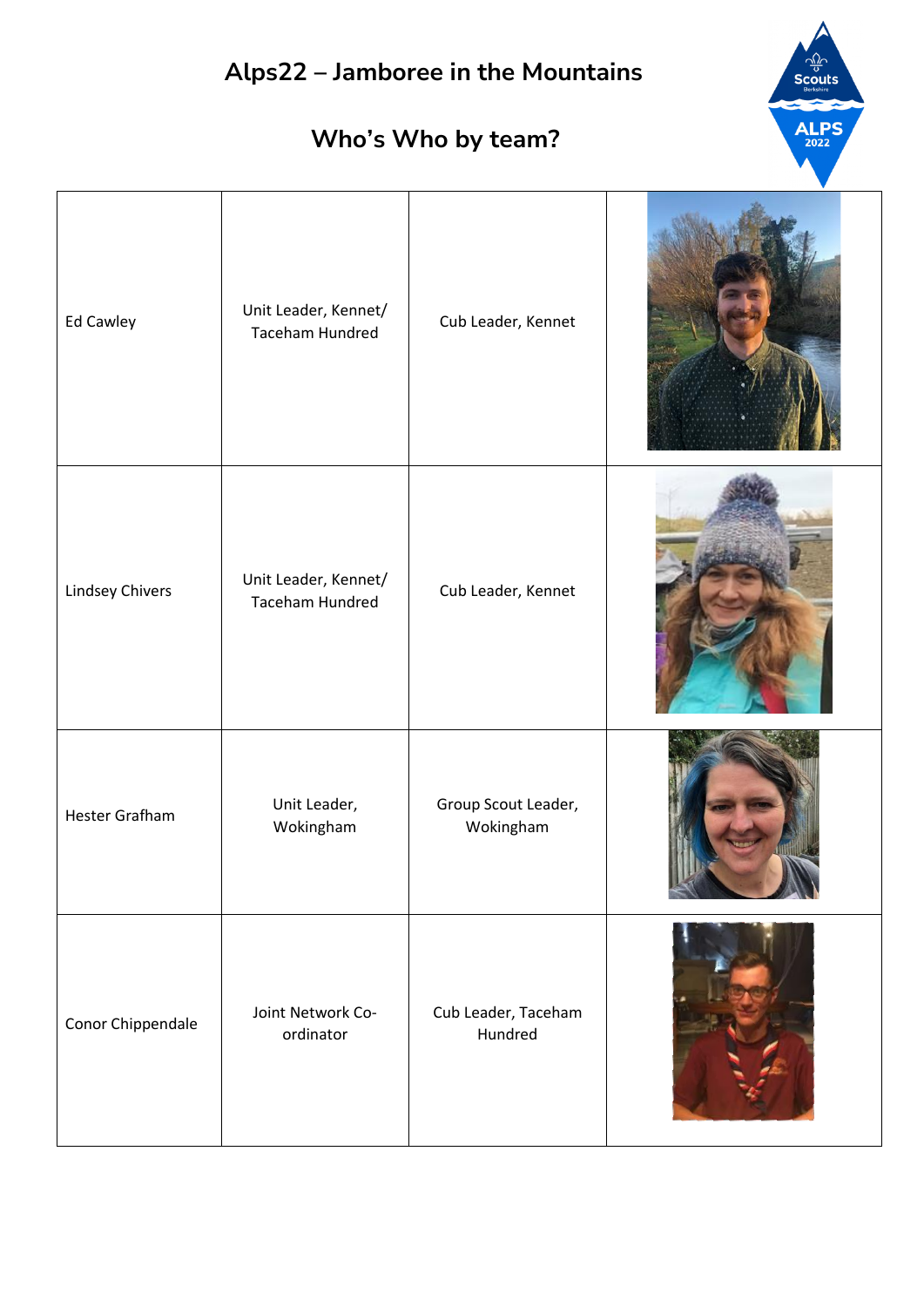**ALPS** 

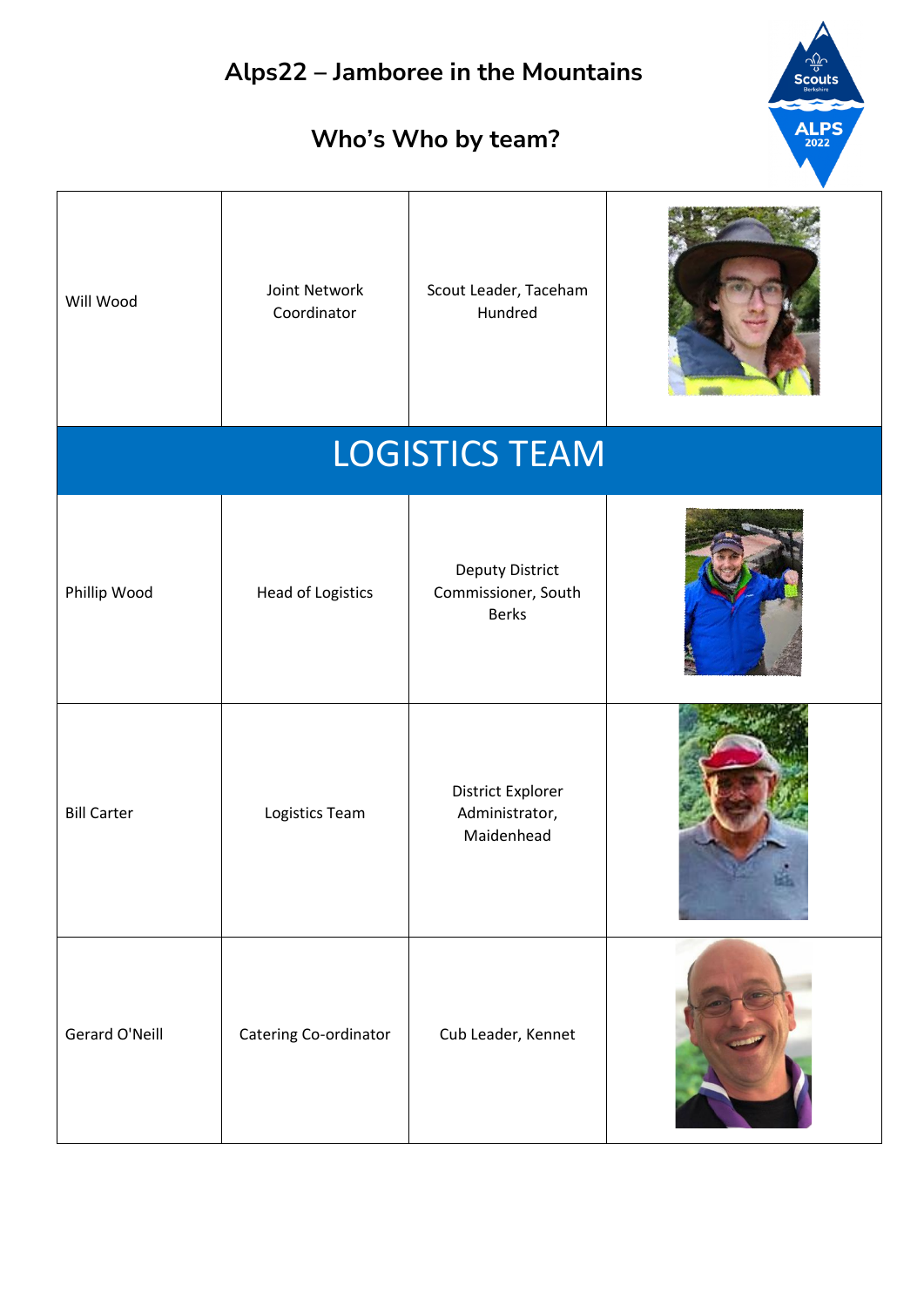$\frac{1}{\sqrt{2}}$ Scouts

ALPS

| Jean Remillard  | Logistics Team       | Occasional Helper, Slough                              |       |
|-----------------|----------------------|--------------------------------------------------------|-------|
| Karanvir Mehra  | Logistics Team       | District Treasurer, South<br>East Berks                | KWANT |
| Martin Maskell  | <b>Catering Team</b> | Occasional Helper,<br>Kennet                           |       |
| Oliver Aldridge | Logistics Team       | Occasional Helper, South<br><b>Berks</b>               |       |
| Ray Tucker      | Logistics Team       | District Explorer Scout<br>Commissioner,<br>Maidenhead |       |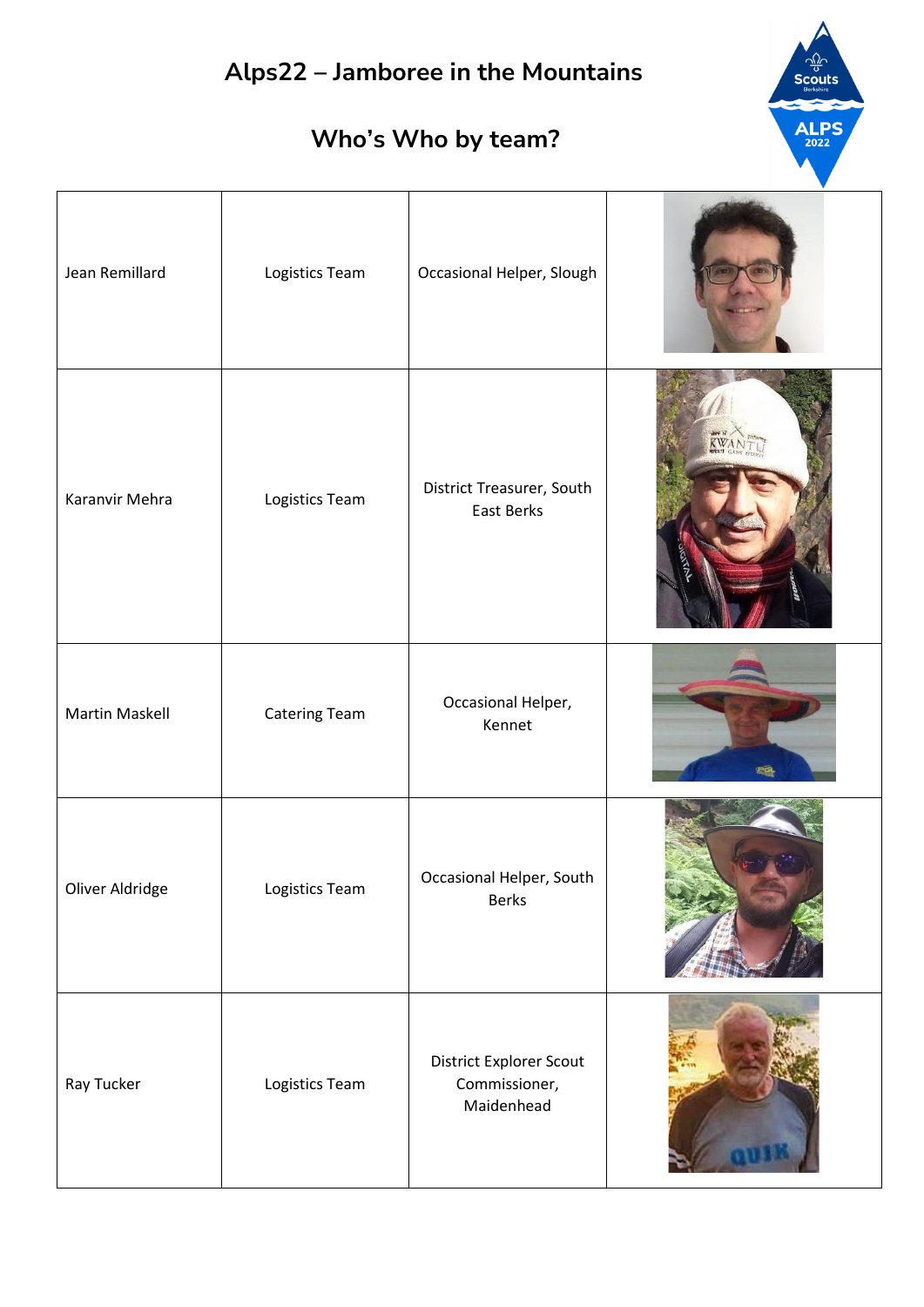**Who's Who by team?**



### WELFARE, SAFETY, FINANCE AND ADMINISTRATION

| Kirsty Aldridge    | Head of Finance and<br>Admin | <b>Assistant District</b><br>Commissioner, Beavers,<br>South Berks |   |
|--------------------|------------------------------|--------------------------------------------------------------------|---|
| <b>Bob Meldrum</b> | Head of Safety               | <b>Assistant County</b><br>Commissioner, Activities                |   |
| lan May            | <b>Welfare Lead</b>          | <b>Assistant County</b><br>Commissioner,<br>International          |   |
| Simon May          | Welfare Team                 | Training Advisor, Reading<br>Central                               | 0 |